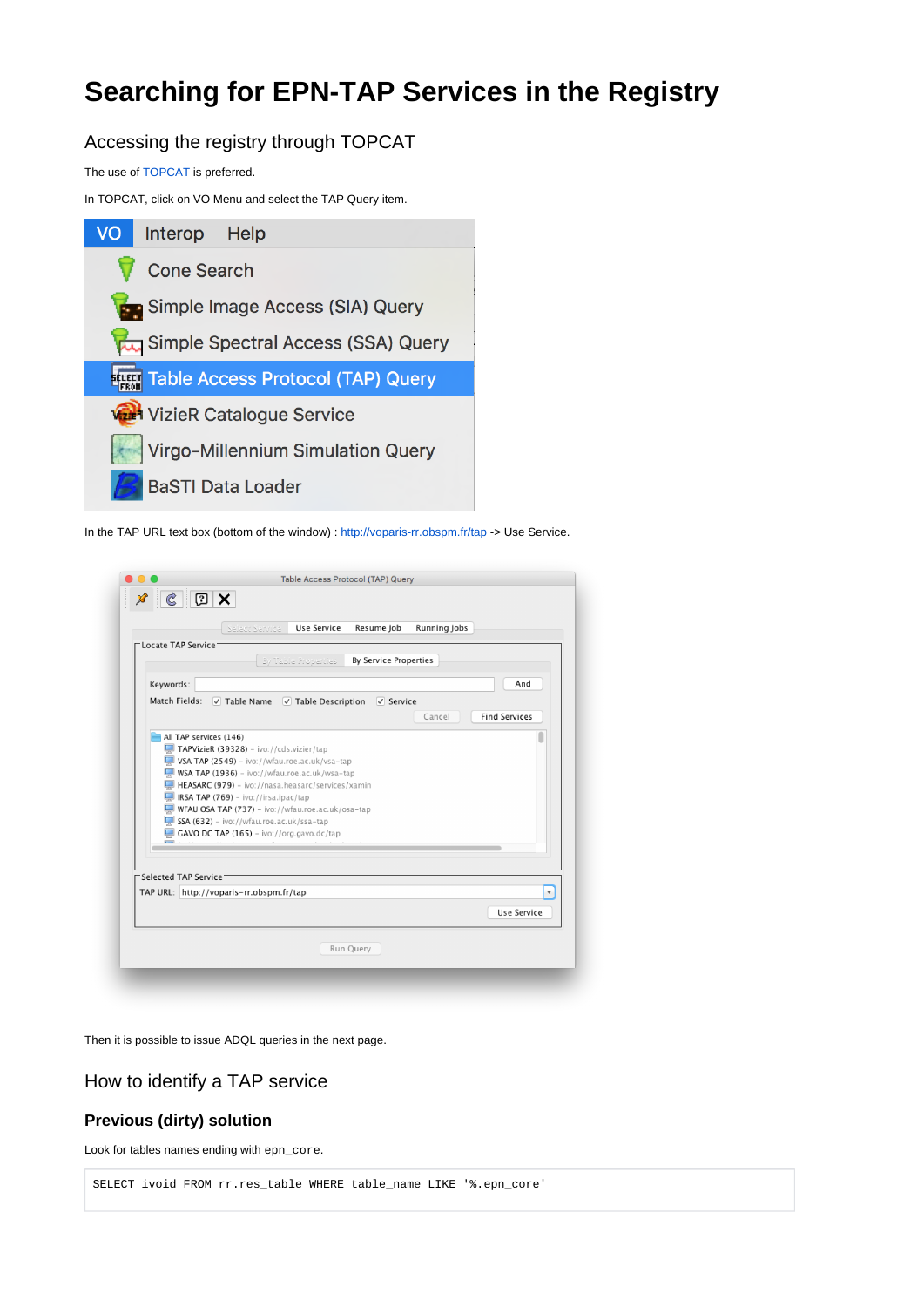This query returns 192 results, but there are duplication and redundant results. This query is thus not optimal.

## **Recommended solution**

Search for table utypes old version (e.g., <ivo://vopdc.obspm/std/epncore#schema-2.0>).

It is possible to filter on the EPNcore version. This helps to avoid out-dated services, but it could be problematic at the time of minor EPN-TAP version changes. This implies that providers must upgrade their resource regularly (as well as on clients). This is to be discussed.

A query including the EPNcore version would be one of the following:

SELECT ivoid FROM rr.res\_table WHERE table\_utype = 'ivo://vopdc.obspm/std/epncore#schema-2.0'

#### 27 results

This utype is deprecated.

With DaCHS 2, the utype of epn-tap services is filled automatically with the value '<ivo://ivoa.net/std/epntap#table-2.0>'

SELECT ivoid FROM rr.res\_table WHERE table\_utype = 'ivo://ivoa.net/std/epntap#table-2.0'

133 results

#### A query matching all EPNcore versions would be:

SELECT ivoid FROM rr.res\_table WHERE table\_utype LIKE 'ivo://vopdc.obspm/std/epncore%' OR table\_utype LIKE 'ivo://ivoa.net/std/epntap#table%'

#### which returns with 178 results at the time of writing.

For both examples, we retrieve in the same table the TAP access point (e.g., <ivo://vopdc.obspm/tap/maser>), as well as EPNcore services (e.g., <ivo://vopdc.obspm/lesia/maser/expres/epn>). The TAP servers must be removed. We can filter TAP access points out with the tr:tableaccess capability.

## Checking if services are correctly registered

Using the previous queries, including the filter to remove TAP endpoints, we get the following query:

```
SELECT rr.res_table.ivoid FROM rr.res_table WHERE table_utype LIKE 'ivo://ivoa.net/std
/epntap#table-2.%' AND ivoid NOT IN (SELECT rr.capability.ivoid FROM rr.capability WHERE cap_type 
= 'tr:tableaccess')
```
We obtain 93 results: